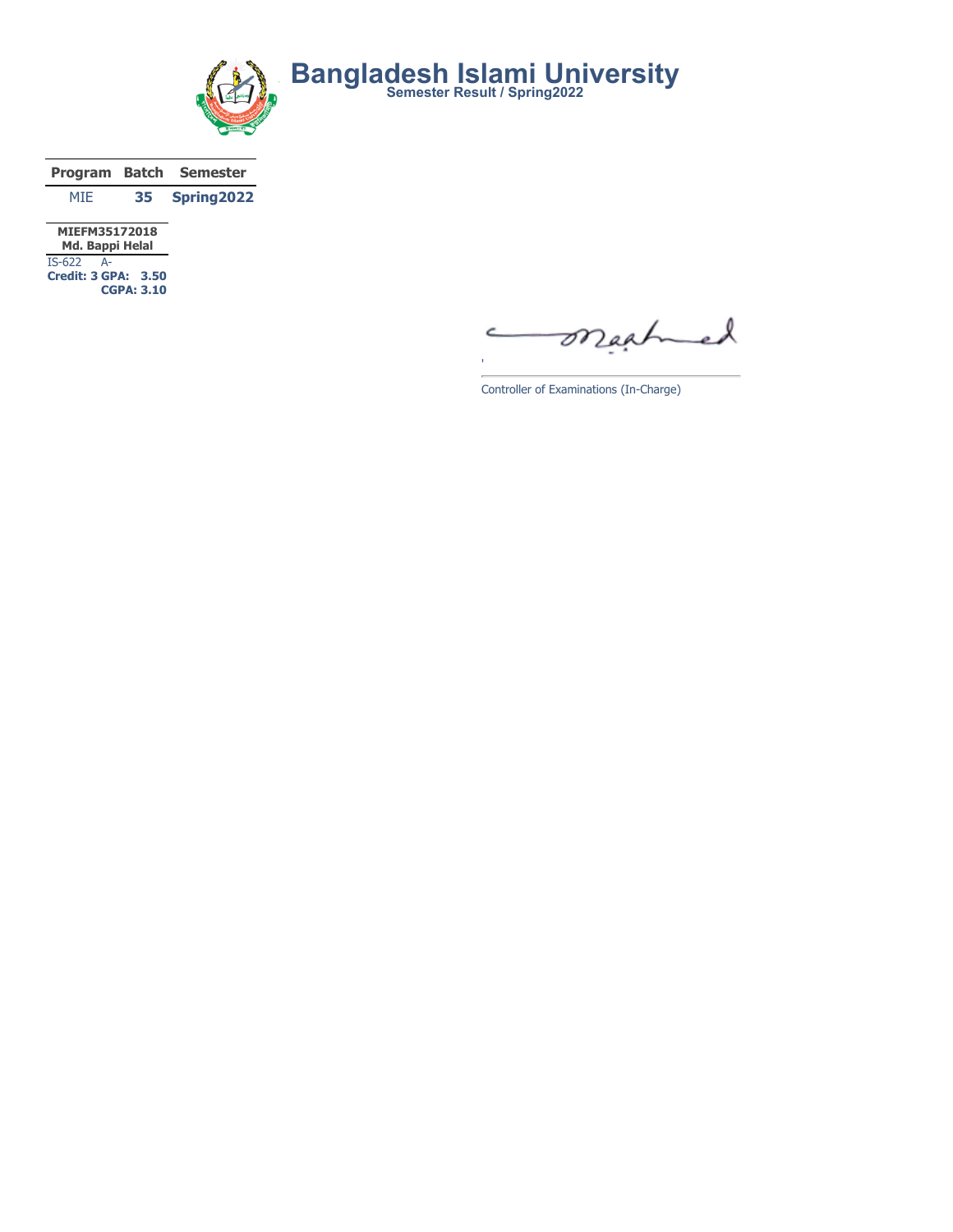

|               |    | Program Batch Semester |
|---------------|----|------------------------|
| MTF.          | 39 | Spring2022             |
| MIEFF39183007 |    |                        |

| Roksana Parvin |                      |  |  |  |  |  |  |  |  |  |
|----------------|----------------------|--|--|--|--|--|--|--|--|--|
| $IS-612$       | А                    |  |  |  |  |  |  |  |  |  |
| $IS-613$       | $A+$                 |  |  |  |  |  |  |  |  |  |
| $IS-614$       | А                    |  |  |  |  |  |  |  |  |  |
| $IS-628$       | А                    |  |  |  |  |  |  |  |  |  |
|                | Credit: 12 GPA: 3.81 |  |  |  |  |  |  |  |  |  |
|                | <b>CGPA: 3.81</b>    |  |  |  |  |  |  |  |  |  |

mached C

Controller of Examinations (In-Charge)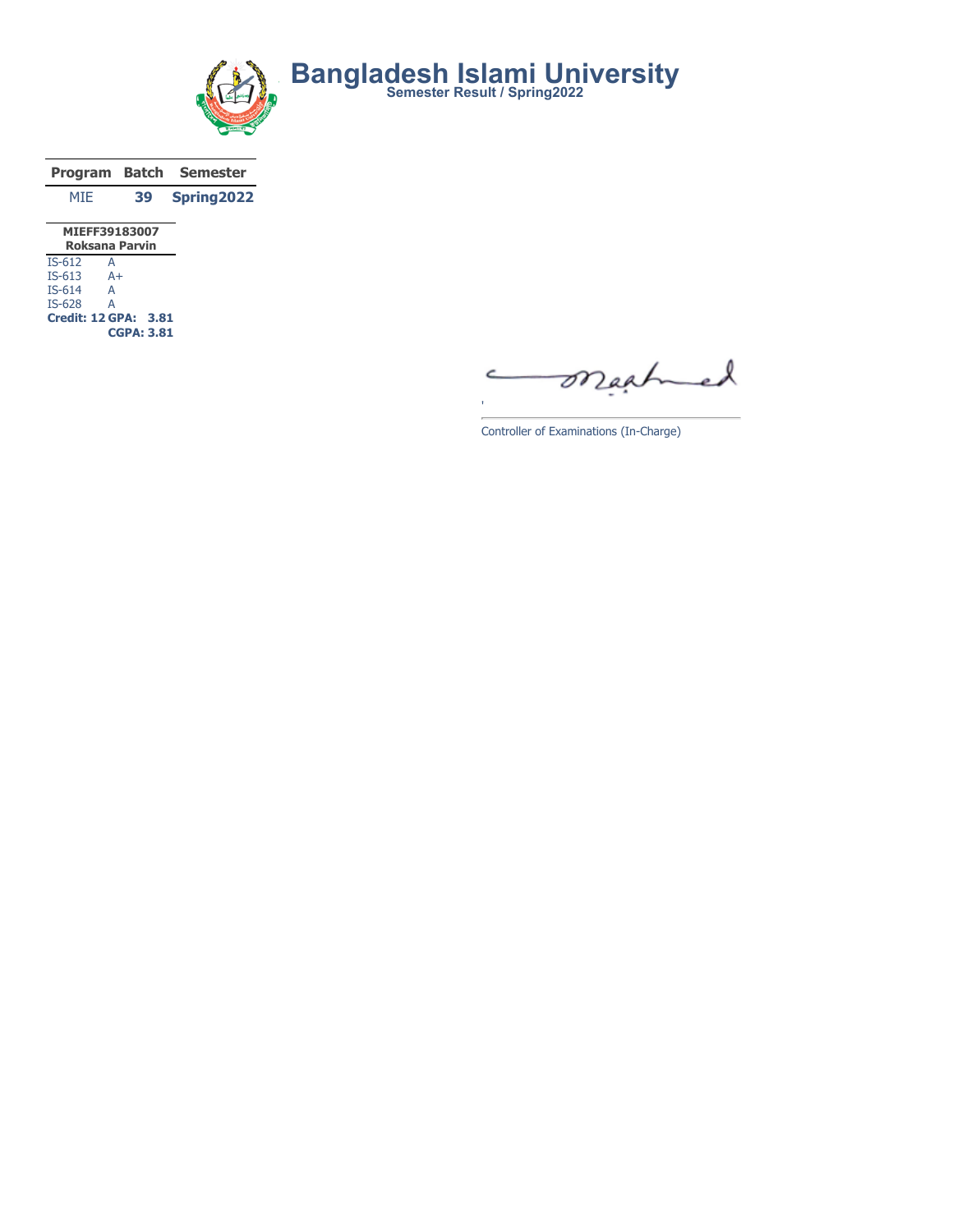

Bangladesh Islami University<br>
Semester Result / Spring2022

Program Batch Semester

MIE 47 Spring2022

|                                | MIEFF47212001<br>MIEFF47212002<br><b>Munni Akter</b><br>Dina Aktar Jahan |      |          | MIEFF47212003<br><b>Fatema Akter</b> | MIEFF47212004<br>Samsun Nahar |          |                         |                    | MIEFF47212005<br><b>Nusrat Jahan</b> |      | MIEFF47212006<br><b>Al Sabeha Sattar</b> |                       |                   |          |                      |      |
|--------------------------------|--------------------------------------------------------------------------|------|----------|--------------------------------------|-------------------------------|----------|-------------------------|--------------------|--------------------------------------|------|------------------------------------------|-----------------------|-------------------|----------|----------------------|------|
| $IS-612$                       | $B -$                                                                    |      | $IS-612$ | $B+$                                 |                               | $IS-612$ | A+                      |                    | <b>Begum</b>                         |      | $IS-612$                                 | $A+$                  |                   | $IS-612$ | $A+$                 |      |
| $IS-613$                       | B                                                                        |      | $IS-613$ | $B+$                                 |                               | $IS-613$ | $A+$                    | $IS-612$           | A-                                   |      | $IS-613$                                 | $A+$                  |                   | $IS-613$ | $A+$                 |      |
| $IS-614$                       | $B+$                                                                     |      | $IS-614$ | А                                    |                               | $IS-614$ | $A+$                    | $IS-613$           | A-                                   |      | $IS-614$                                 | $A+$                  |                   | $IS-614$ | $A+$                 |      |
| IS-628                         | A-                                                                       |      | $IS-628$ | A-                                   |                               | IS-628   | $A+$                    | $IS-614$           | A-                                   |      | IS-628                                   | $A+$                  |                   | $IS-628$ | $A+$                 |      |
|                                | <b>Credit: 12 GPA:</b>                                                   | 3.13 |          | Credit: 12 GPA:                      | 3.44                          |          | <b>Credit: 12 GPA:</b>  | 4.00 IS-628        | А                                    |      |                                          | Credit: 12 GPA:       |                   |          | 4.00 Credit: 12 GPA: | 4.00 |
|                                | <b>CGPA: 3.29</b>                                                        |      |          | <b>CGPA: 3.52</b>                    |                               |          |                         |                    | CGPA: 4.00 Credit: 12 GPA: 3.56      |      |                                          |                       | <b>CGPA: 3.90</b> |          | <b>CGPA: 4.00</b>    |      |
|                                |                                                                          |      |          |                                      |                               |          |                         |                    | <b>CGPA: 3.65</b>                    |      |                                          |                       |                   |          |                      |      |
| MIEFF47212007<br>MIEFM47212001 |                                                                          |      |          |                                      |                               |          |                         |                    |                                      |      |                                          |                       |                   |          |                      |      |
|                                |                                                                          |      |          |                                      |                               |          | MIEFM47212002           |                    | MIEFM47212003                        |      |                                          | MIEFM47212004         |                   |          | MIEFM47212005        |      |
|                                | <b>Tangia Afrin Shurovie</b>                                             |      |          | <b>Md. Arif Hasan</b>                |                               |          | <b>Md. Abdus Satter</b> |                    | <b>Muhammad Abdur</b>                |      |                                          | <b>Raion Howlader</b> |                   |          | <b>Abdus Salam</b>   |      |
| $IS-612$                       | $B+$                                                                     |      | $IS-622$ | $B+$                                 |                               | $IS-622$ | A-                      |                    | <b>Razzak</b>                        |      | $IS-622$                                 | $A-$                  |                   | $IS-622$ | $A-$                 |      |
| $IS-613$                       | $A-$                                                                     |      | $IS-623$ | A                                    |                               | $IS-623$ | А                       | $IS-622$           | $A-$                                 |      | $IS-623$                                 | А                     |                   | $IS-623$ | A                    |      |
| $IS-614$                       | $B+$                                                                     |      | $IS-624$ | I(M)                                 |                               | $IS-624$ | $B+$                    | $IS-623$           | A                                    |      | $IS-624$                                 | А                     |                   | $IS-624$ | A                    |      |
| IS-628                         | A                                                                        |      | IS-638   | I(M)                                 |                               | IS-638   | A-                      | $IS-624$           | A                                    |      | IS-638                                   | А                     |                   | IS-638   | Α                    |      |
|                                | Credit: 12 GPA:                                                          | 3.44 |          | Credit: 12 GPA:                      | 1.75                          |          | Credit: 12 GPA:         | <b>3.50 IS-638</b> | А                                    |      |                                          | Credit: 12 GPA:       | 3.69              |          | Credit: 12 GPA:      | 3.69 |
|                                | <b>CGPA: 3.48</b>                                                        |      |          |                                      | <b>CGPA: 3.40</b>             |          |                         |                    | <b>CGPA: 3.54 Credit: 12 GPA:</b>    | 3.69 |                                          |                       | <b>CGPA: 3.58</b> |          | <b>CGPA: 3.69</b>    |      |

|          | MIEFM47212006        |
|----------|----------------------|
|          | <b>Sanwar Hossen</b> |
| $IS-622$ | А                    |
| $IS-623$ | A                    |
| IS-624   | $\Delta -$           |
| IS-638   | А                    |
|          | Credit: 12 GPA: 3.69 |
|          | <b>CGPA: 3.50</b>    |

maah X  $\subset$ è.

Controller of Examinations (In-Charge)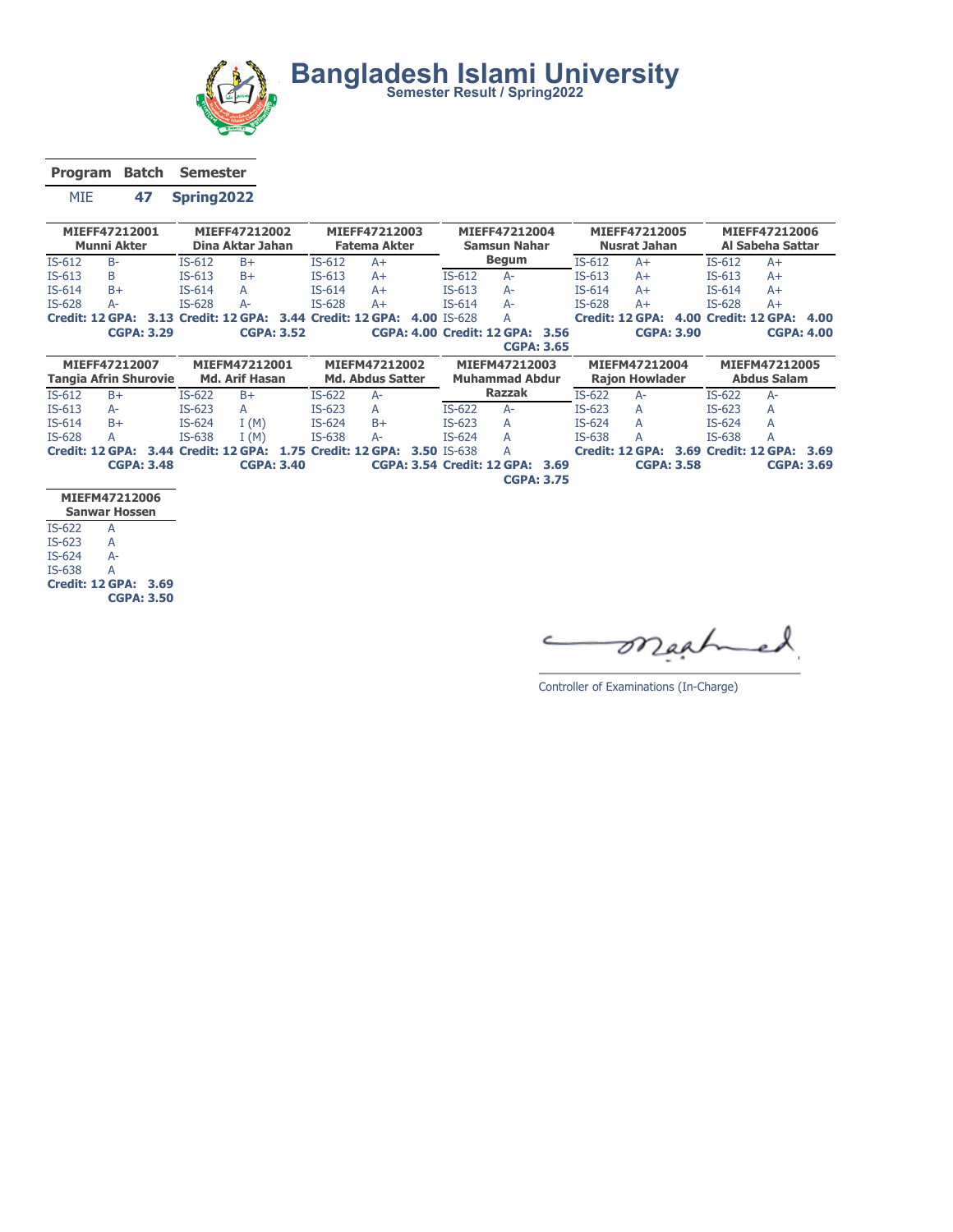

Program Batch Semester

MIE 48 Spring2022

| MIEFF48213001<br><b>Tasnim Jahan Nusrat</b> |                          |  |                     | MIEFM48213001                   |                   |                  | MIEFM48213003                                                                       |                   | MIEFM48213004<br>Md. Mahmodul Hasan Md. Mizanur Rahman |                       |  |                       | MIEFM48213006                                                  |  | MIEFM48213007<br><b>Mohosin Uddin</b> |                         |                   |  |
|---------------------------------------------|--------------------------|--|---------------------|---------------------------------|-------------------|------------------|-------------------------------------------------------------------------------------|-------------------|--------------------------------------------------------|-----------------------|--|-----------------------|----------------------------------------------------------------|--|---------------------------------------|-------------------------|-------------------|--|
|                                             |                          |  |                     | <b>Nazrul Islam</b>             |                   |                  |                                                                                     |                   |                                                        |                       |  |                       | <b>Md.Neamul Karim</b>                                         |  |                                       |                         |                   |  |
| $IS-612$                                    | $A+$                     |  | $IS-622$            | $A+$                            |                   | $IS-622$         | $A+$                                                                                |                   | IS-622                                                 | $\overline{A}$        |  | $IS-622$              | $A+$                                                           |  | $IS-622$                              | $A+$                    |                   |  |
| IS-613                                      | $A+$                     |  | $IS-623$            | A                               |                   | $IS-623$         | $A+$                                                                                |                   | $IS-623$                                               | $A+$                  |  | $IS-623$              | $A+$                                                           |  | $IS-623$                              | $A+$                    |                   |  |
| IS-614                                      | $A+$                     |  | IS-624              | A                               |                   | IS-624           | $A-$                                                                                |                   | IS-624                                                 | A                     |  | IS-624                | $A+$                                                           |  | $IS-624$                              | $A+$                    |                   |  |
| IS-628                                      | $A+$                     |  | IS-638              | A                               |                   | IS-638           | А                                                                                   |                   | IS-638                                                 | A                     |  | IS-638                | A                                                              |  | IS-638                                | $A+$                    |                   |  |
|                                             | Credit: 12 GPA:          |  |                     |                                 |                   |                  | 4.00 Credit: 12 GPA: 3.81 Credit: 12 GPA: 3.81 Credit: 12 GPA: 3.81 Credit: 12 GPA: |                   |                                                        |                       |  |                       |                                                                |  |                                       | 3.94 Credit: 12 GPA:    | 4.00              |  |
|                                             | <b>CGPA: 4.00</b>        |  |                     |                                 | <b>CGPA: 3.50</b> |                  | <b>CGPA: 3.91</b>                                                                   |                   |                                                        | <b>CGPA: 3.75</b>     |  |                       | <b>CGPA: 3.97</b>                                              |  |                                       | <b>CGPA: 4.00</b>       |                   |  |
|                                             | MIEFM48213009            |  | MIEFM48213010       |                                 |                   | MIEFM48213011    |                                                                                     |                   |                                                        | MIEFM48213012         |  | MIEFM48213014         |                                                                |  | MIEFM48213015                         |                         |                   |  |
|                                             | <b>Md. Abdul Gaffar</b>  |  | <b>Mahmud Hasan</b> |                                 |                   | <b>Faizullah</b> |                                                                                     |                   | <b>Md. Jalal Uddin</b>                                 |                       |  | <b>Md. Hazrat Ali</b> |                                                                |  | Md. Nadim                             |                         |                   |  |
| IS-622                                      | $A-$                     |  | $IS-622$            | $B+$                            |                   | $IS-622$         | $A+$                                                                                |                   | IS-622                                                 | B                     |  | IS-622                | $B -$                                                          |  | $IS-622$                              | $A-$                    |                   |  |
| $IS-623$                                    | A                        |  | $IS-623$            | $A+$                            |                   | $IS-623$         | $A+$                                                                                |                   | $IS-623$                                               | $A+$                  |  | $IS-623$              | $A-$                                                           |  | $IS-623$                              | $A+$                    |                   |  |
| IS-624                                      | $A-$                     |  | $IS-624$            | $A-$                            |                   | IS-624           | $A+$                                                                                |                   | IS-624                                                 | $A-$                  |  | IS-624                | $B -$                                                          |  | IS-624                                | $A+$                    |                   |  |
| IS-638                                      | A                        |  | IS-638              | $A+$                            |                   | IS-638           | $A+$                                                                                |                   | IS-638                                                 | A                     |  | IS-638                | A                                                              |  | IS-638                                | $A-$                    |                   |  |
|                                             | <b>Credit: 12 GPA:</b>   |  |                     | 3.63 Credit: 12 GPA:            |                   |                  | 3.69 Credit: 12 GPA:                                                                |                   |                                                        |                       |  |                       | 4.00 Credit: 12 GPA: 3.56 Credit: 12 GPA:                      |  |                                       | 3.19 Credit: 12 GPA:    | 3.75              |  |
|                                             | <b>CGPA: 3.59</b>        |  |                     |                                 | <b>CGPA: 3.75</b> |                  |                                                                                     | <b>CGPA: 4.00</b> |                                                        | <b>CGPA: 3.59</b>     |  |                       | <b>CGPA: 3.28</b>                                              |  |                                       |                         | <b>CGPA: 3.72</b> |  |
|                                             |                          |  |                     |                                 |                   |                  |                                                                                     |                   |                                                        |                       |  |                       |                                                                |  |                                       |                         |                   |  |
|                                             | MIEFM48213016            |  |                     | MIEFM48213017                   |                   |                  | MIEFM48213018                                                                       |                   |                                                        | MIEFM48213019         |  |                       | MIEFM48213020                                                  |  |                                       | MIEFM48213021           |                   |  |
|                                             | <b>Md. Jahidul Haque</b> |  |                     | <b>Mohammad Jewel</b>           |                   |                  | <b>Srabon Arman</b>                                                                 |                   |                                                        | <b>Mizanur Rahman</b> |  |                       | <b>A</b> Samad                                                 |  |                                       | <b>Md. Fakrul Islam</b> |                   |  |
| IS-622                                      | $A+$                     |  |                     | <b>Ahamed</b>                   |                   | IS-622           | $A-$                                                                                |                   | IS-622                                                 | B                     |  | IS-622                | $A-$                                                           |  | $IS-622$                              | $A-$                    |                   |  |
| $IS-623$                                    | A                        |  | $IS-622$            | I(F)                            |                   | $IS-623$         | $A+$                                                                                |                   | $IS-623$                                               | A                     |  | $IS-623$              | $A+$                                                           |  | $IS-623$                              | $A+$                    |                   |  |
| IS-624                                      | $A+$                     |  | $IS-623$            | I(F)                            |                   | $IS-624$         | A                                                                                   |                   | $IS-624$                                               | $B+$                  |  | IS-624                | A                                                              |  | $IS-624$                              | A                       |                   |  |
| IS-638                                      | A                        |  | $IS-624$            | I(F)                            |                   | IS-638           | A                                                                                   |                   | IS-638                                                 | A                     |  | IS-638                | $A+$                                                           |  | IS-638                                | $A+$                    |                   |  |
|                                             | <b>Credit: 12 GPA:</b>   |  | 3.88 IS-638         | I(F)                            |                   |                  | Credit: 12 GPA:                                                                     |                   |                                                        |                       |  |                       | 3.75 Credit: 12 GPA: 3.44 Credit: 12 GPA: 3.81 Credit: 12 GPA: |  |                                       |                         | 3.81              |  |
|                                             |                          |  |                     | CGPA: 3.72 Credit: 12 GPA: 0.00 |                   |                  | <b>CGPA: 3.72</b>                                                                   |                   |                                                        | <b>CGPA: 3.25</b>     |  |                       | <b>CGPA: 3.78</b>                                              |  |                                       | <b>CGPA: 3.56</b>       |                   |  |
|                                             |                          |  |                     |                                 | <b>CGPA: 3.38</b> |                  |                                                                                     |                   |                                                        |                       |  |                       |                                                                |  |                                       |                         |                   |  |
|                                             | MIEFM48213022            |  |                     | MIEFM48213023                   |                   |                  |                                                                                     |                   |                                                        |                       |  |                       |                                                                |  |                                       |                         |                   |  |
|                                             | <b>Md. Aminul Islam</b>  |  |                     | <b>Yaseen Moztaba</b>           |                   |                  |                                                                                     |                   |                                                        |                       |  |                       |                                                                |  |                                       |                         |                   |  |
|                                             | <b>Shuvo</b>             |  | $IS-622$            | $A-$                            |                   |                  |                                                                                     |                   |                                                        |                       |  |                       |                                                                |  |                                       |                         |                   |  |
| $IS-622$                                    | $A+$                     |  | $IS-623$            | A                               |                   |                  |                                                                                     |                   |                                                        |                       |  |                       |                                                                |  |                                       |                         |                   |  |
| $IS-623$                                    | $A+$                     |  | $IS-624$            | B                               |                   |                  |                                                                                     |                   |                                                        |                       |  |                       |                                                                |  |                                       |                         |                   |  |

IS-638 A+ Credit: 12 GPA: 3.88 CGPA: 3.59 Credit: 12 GPA: 3.44

CGPA: 3.71

maah

Controller of Examinations (In-Charge)